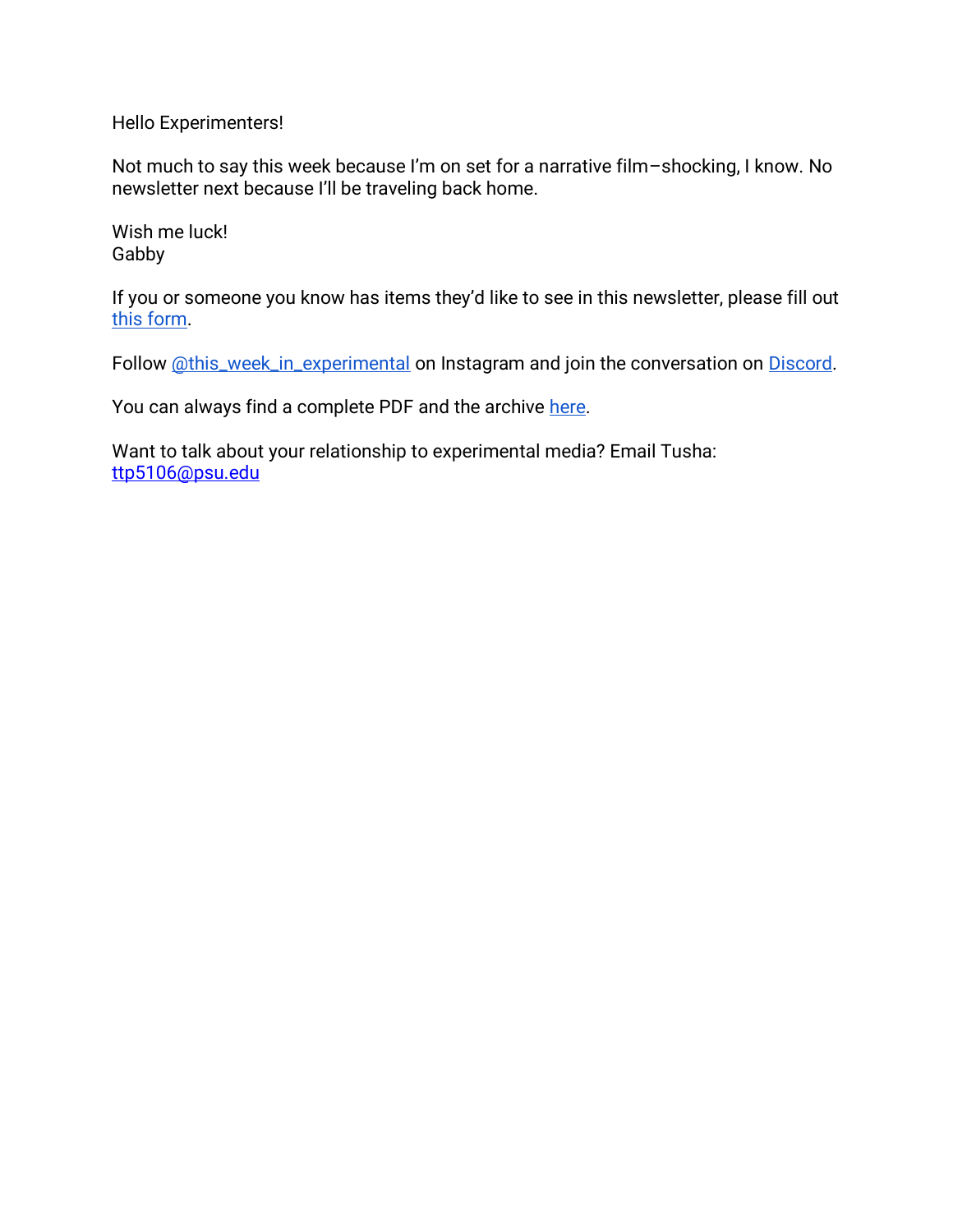#### **Emergency Funds**

[Residency for Ukrainian artists. Art is urgent!](https://www.karnekunst.com/residency-for-ukrainian-artists-art-is-urgent/?fbclid=IwAR0XUXSiEYd8vKiTfJ1DJI1wZcT59YWVjuCPfsMhwcfd6HkoCEU37pXJDKs) due May 26<sup>th</sup> [Rauschenberg Medical Emergency Grants](https://www.nyfa.org/awards-grants/rauschenberg-medical-emergency-grants/) due June 7th [List of Helpful Resources for Ukrainian Refugees and others at risk](http://oberliht.org/wp-content/uploads/2022/03/List-of-Helpful-Resources-for-Ukrainian-Refugees-and-others-at-risk.pdf) [List of supplies for filmmakers in Kyiv](https://docs.google.com/spreadsheets/d/1AoxkubXX1NVaAONJ27CwAndJxx8GvvYrQqswYYZMqIM/edit#gid=0) [Emergency Temporary Relocation Resources for cultural workers from Ukraine](https://docs.google.com/document/d/1zDP7jpiRj6M_NCTxY5P6A3IDjSaHLSvIsri-Vzb-A7g/edit?usp=sharing) [Support Ukrainian Creatives](https://docs.google.com/forms/d/e/1FAIpQLSc3vkx2iqH45Zl1aaNvlfVrLzf9I5is0vqAs0FZjoQWm-9IHw/viewform?fbclid=IwAR3VtgnvRUgF4VeKuelLqAfBoapxZZDtM157yV-WuKDkumi-qwaq_xqURfk) [Ukrainian Creative Forces](https://docs.google.com/forms/d/e/1FAIpQLSeMw87Reqj7ZlHyZxEf4cfZHgX5P5CLtjCY4LxujRheZRxzVQ/viewform) Office Ukraine - [Shelter for Ukrainian Artists](https://www.bmkoes.gv.at/Kunst-und-Kultur/Neuigkeiten/Office-Ukraine.html) [Emergency residencies for Ukrainian artists and art professionals in Finland](https://koneensaatio.fi/en/news/emergency-residencies/) [Help for renters](https://www.consumerfinance.gov/coronavirus/mortgage-and-housing-assistance/renter-protections/#rental-assistance) [GIG Fund](https://www.artsmidwest.org/programs/gigfund) [Springboard for the arts](https://springboardforthearts.org/coronavirus/) [Africa Creative Defence Network](https://artistsatriskconnection.org/story/amani-africa-creative-defence-network) [Coronavirus Resource & Response Center](https://www.americansforthearts.org/by-topic/disaster-preparedness/coronavirus-covid-19-resource-and-response-center#impact) [Coronavirus Resource Kit](https://docs.google.com/document/u/1/d/1Rcan4C_e6OBFBI5bUn7MtYK74Ab-WarxyJmDvZUI_YA/mobilebasic?urp=gmail_link) [CERF+ Emergency Assistance](https://cerfplus.org/get-relief/apply-for-help/craft-emergency-relief-fund/) [Artists' Fellowship Inc.](https://www.artistsfellowship.org/financial-aid-application) [COVID-19 Freelance Artist Resource](https://www.freelanceartistresource.com/) [leveler.info](https://www.leveler.info/) [Artist Relief Project](https://artistreliefproject.org/request_funding/) [AFC Emergency Financial Aid](https://afchelps.ca/covid-19-guide/) [FCA Emergency Grants](https://www.foundationforcontemporaryarts.org/grants/emergency-grants/) [Emergency Resources for Artists and Freelancers](https://docs.google.com/document/d/1xv238DlW_9HWhJTHr561r8fPaD4BSzOZraDOm2ESyeA/edit) [Artist Rescue Trust](https://artistrescue.org/?fbclid=IwAR2V26dcrdrAzARHGEgfMoo7ftKVU1vXh6pY_PJBAQAPeLo1IsgghDDUU0I) [COVID-19 Funding for Artists in New England](https://newenglandfilm.com/magazine/2020/04/covid-19-funding-for-artists-in-new-england) [Artist Relief Tree](https://artistrelieftree.com/helpful-resources/) [BridgeSong Fund](https://docs.google.com/forms/d/1yRXi5ehvyoJPXKmTx4tAfKU8agpoLHbW2Y-6MYT51eA/viewform?ts=5e7bf119&edit_requested=true)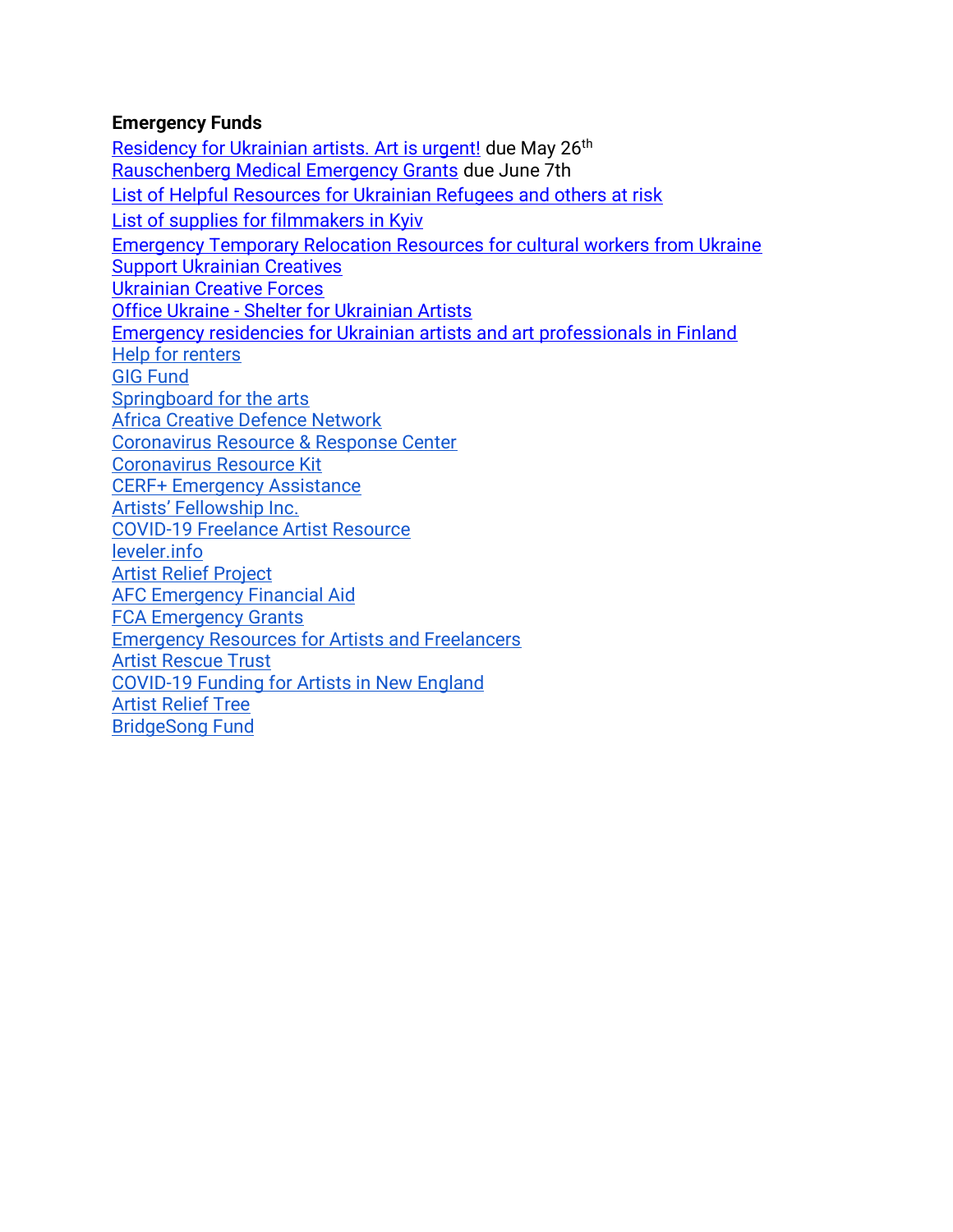### **Calls for Entry**

[Eyeworm Zine](https://www.instagram.com/p/Cc6CrkyuLyD/?utm_source=ig_web_copy_link) due May 24th [May Fair Showreel Open Call](https://docs.google.com/forms/d/e/1FAIpQLScQZl5rMqX5f6qH4W2vyWAq2TUWiLjU3UfmxYKrMvmKx9uk6A/viewform) due May 25<sup>th</sup> [MalatestaShort Film Festival](https://filmfreeway.com/MalatestaShortFilmFestival?fbclid=IwAR0DfOuptF_QZHhem0z1k8ey0PhOHa1wzPLXLeuM1omZHfu8Y6MplhEuqzU) Regular Deadline May 25th [non-syntax Experimental Image Festival](https://filmfreeway.com/non-syntax) Regular Deadline May 25<sup>th</sup> Pan-Cinema Experimental - [Curitiba Int`l Exp. Film Festival](https://filmfreeway.com/Pan-CinemaExperimental-CuritibaIntlExpFilmFestival) due May 25th [Festival Des Cinémas Différents et Expérimentaux de Paris](https://cjcinema.org/en/call-for-films/fcdep/?fbclid=IwAR3MZUJZkB4YnEWL1YE2PN7yonjB08xSiyg5EC0_TkllklZvTxXQpUJ1uto) due May 26<sup>th</sup> [Cucalorus Film Festival](https://filmfreeway.com/CucalorusFilmFestival) Regular Deadline May 26th [Wild & Scenic Film Festival](https://filmfreeway.com/WildScenicFilmFestival?action=show&controller=festivals&utm_campaign=Recently+Opened+for+Entries&utm_medium=email&utm_source=filmmaker_newsletter) Earlybird Deadline May 29<sup>th</sup> [Espacio Queer Film Festival](https://filmfreeway.com/EspacioQueerFilmFest) Regular Deadline May 30th [Ji.hlava IDFF](https://www.ji-hlava.com/prihlaseni-filmu) 2022 Deadline May 31st [BlackStar Pitch](https://blackstarfest.org/festival/pitch/) due May 31st [Through Many Dangers](https://www.analogforevermagazine.com/calls-for-entry/through-many-dangers-june-2022) due May 31st [Queer Fear Film Festival](https://filmfreeway.com/QueerFearFilmFestival) Earlybird Deadline May 31<sup>st</sup> [25 FPS](https://www.25fps.hr/en/entry-form) due May 31<sup>st</sup> [Courts Mais Trash](https://filmfreeway.com/CourtsMaisTrash) Earlybird Deadline May 31st [Experimental Superstars](https://filmfreeway.com/ExperimentalSuperstars?fbclid=IwAR2oWQx98KIYyakd42hts_Fwnwq3zhDqmX191M1Bj34bsa9NqihowVkTcFA) Deadline 3 May 31st [Kinodrome](https://filmfreeway.com/KinoDrome) Earlybird Deadline May 31<sup>st</sup> [Looking for the Light](https://www.photometria.gr/en/contests/photometria-awards/) due May 31st [NewFest](https://filmfreeway.com/NewFest) Regular Deadline May 31<sup>st</sup> [San Diego Underground Film Festival](https://filmfreeway.com/SanDiegoUndergroundFilmFestival) Earlybird Deadline March 31<sup>st</sup> [LUNAFEST Film Festival](https://filmfreeway.com/LUNAFEST?action=show&controller=festivals&utm_campaign=Recently+Opened+for+Entries&utm_medium=email&utm_source=filmmaker_newsletter) Early Bird Deadline June 1st [Experimental Film Fest](https://filmfreeway.com/ExperimentalFilmFest?fbclid=IwAR1KwVGbXb1TdLYzemNuM_RyUXq1kqddb_ojRZURnhlX-tY32amcSHllKeU) National Olive Day Deadline June 1st [Crossing the Screen](https://filmfreeway.com/Crossingthescreen) Earlybird Deadline June 1st [Saigon Experimental Film Festival](https://filmfreeway.com/SaigonExperimental) Regular Deadline June 1st [streetside cinema/](https://filmfreeway.com/streetsidecinema) due June 1st [Engauge Experimental Film Festival](https://filmfreeway.com/EngaugeExperimentalFilmFestival) Deadline June 1st [VISAP: Mingling Spaces](https://visap.net/?fbclid=IwAR3eZ6OA6H7RgBDcgC9ygirrqOlKLaaoGRtiPnSnNzvVPkU3O-A-Hc0hozs) due June 2nd Contemporary III | Open Call due June 3rd [New York Film Festival](https://filmfreeway.com/NYFF) due June 3rd [BBA Photography Prize 2022](https://bba-gallery.com/photography-prize) due June 6<sup>th</sup> [Southwest Seen New Media Commissions](https://mediacityfilmfestival.com/southwest-seen-commission-exhibition-call-for-proposals/) due June 6th [Short of the Week](https://filmfreeway.com/shortoftheweek) Monthly Deadline June 9th [Fisura, International Festival of Experimental Film and Video](https://filmfreeway.com/FISURAInternationalFilmFestival?fbclid=IwAR3iJlFVGCEMZq9SoP9f2It8A9hMkF3brJlEvHacUSoJ1YVbIluJcsXvulI) Early Deadline June 10<sup>th</sup> [Fotografic Gallery, Prague Open Calls](https://fotografic.cz/en/open-call/) due June 12th [Urban Landscapes, Suburban Scenes, Rural Impressions](https://www.nyc4pa.com/copy-of-decay-corrosion-rust) due June 12th [Altered Images](https://filmfreeway.com/AlteredImages?fbclid=IwAR303Zuvk4X7G_1Uj2KZ3ltYulh0WNk8vEmUyECj7c3yWiWFRLZatW8JoFI) Earlybird Deadline June 12<sup>th</sup> [Esto Es Para Esto Cornea](https://filmfreeway.com/EstoEsParaEsto) June 15<sup>th</sup> [Imagine Science Film Festival](https://filmfreeway.com/ImagineScienceFilmFestival) Regular Deadline June 15th [Transient Visionsd](https://filmfreeway.com/TransientVisions) due June 15th [Underneath the Floorboards](https://filmfreeway.com/MyFilmFestival-534726?fbclid=IwAR0F6CZJgpvTHp_1KMibmwE2mM_tddq6w5s8flWPFyNtLPQsW6G4763HPes) Earlybird Deadline June 16th [Frankfurt Film Festival](https://filmfreeway.com/filmfestfrankfurt) June Deadline June 16th [Kudzu](https://sfqp.info/kudcall) due June 17th [AIR Open 2022](https://www.airgallery.space/opencall?fbclid=IwAR22icSQr4srKuwkOHU8IlKdtEYOp-ftks40Gp4wYJbNPRKuOsMp1mQ2PHU) due June 19th [Kinodrome](https://filmfreeway.com/KinoDrome) Regular Deadline June 20<sup>th</sup>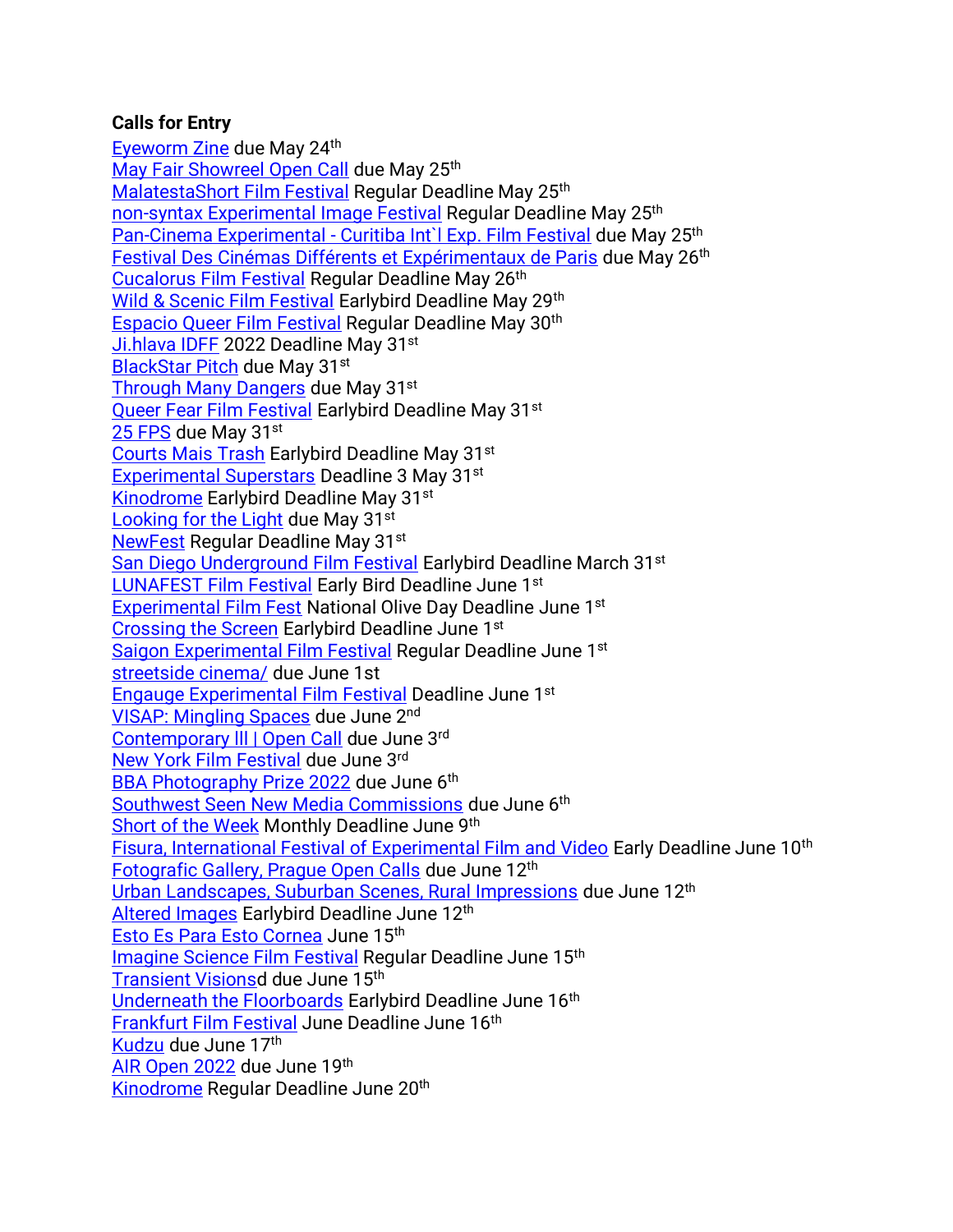[Brussels Independent Film Festival](https://filmfreeway.com/BrusselsFilmFestival) Almost Regular Deadline June 23rd [Experimental Film Guanajuato](https://filmfreeway.com/ExperimentalFilm) Regular Deadline June 23rd [Experimental Superstars](https://filmfreeway.com/ExperimentalSuperstars?fbclid=IwAR2oWQx98KIYyakd42hts_Fwnwq3zhDqmX191M1Bj34bsa9NqihowVkTcFA) Deadline 4 June 30<sup>th</sup> [Persian Experimental Film Festival](https://filmfreeway.com/persianexpfilmfest?fbclid=IwAR3k4gt3qoAHgKUnqPQNOaRgZcOAz9mvau1qG-i78xr5ZVMwJ1v-i4CJUQY) Early Deadline June 30<sup>th</sup> Antimatter [\[Media Art\]](https://filmfreeway.com/AntimatterMediaArt) Regular Deadline June 30th [Queer Fear Film Festival](https://filmfreeway.com/QueerFearFilmFestival) Regular Deadline June 30<sup>th</sup> [Short of the Week](https://filmfreeway.com/shortoftheweek) Monthly Deadline June 30<sup>th</sup> [Videonale](https://v19.videonale.org/en/call) due June 30th [LUNAFEST Film Festival](https://filmfreeway.com/LUNAFEST?action=show&controller=festivals&utm_campaign=Recently+Opened+for+Entries&utm_medium=email&utm_source=filmmaker_newsletter) Mid-Season Deadline July 1st [Barcelona Independent Film Festival](https://alternativa.cccb.org/2022/en/2022-call-for-entries/film-submissions) due July 1st [Passepartout Photo Prize](https://www.passepartoutprize.com/about/) Final Deadline July 4<sup>th</sup> [Buffalo Int'l Film Festival/Squeaky Wheel 2022 Youth Shorts Block](https://docs.google.com/forms/d/e/1FAIpQLSeNzjnpVORG4uEUNOcxV5-zLuMubBdlFNdbACI2WGcG1cmg5g/viewform) due July 15th [Black Bear Film Festival](https://filmfreeway.com/BlackBearFilmFestival) due July 15th [ANIMAFILM International Animation Festival](https://filmfreeway.com/ANIMAFILM-Baku_International_Animation_Festival) due July 15th [Esto Es Para Esto Pupil](https://filmfreeway.com/EstoEsParaEsto) July 15th [Nature & Culture Film Festival](https://filmfreeway.com/poeticphonotheque) Regular Deadline July 20th [Frankfurt Film Festival](https://filmfreeway.com/filmfestfrankfurt) July Deadline July 21st [Short of the Week](https://filmfreeway.com/shortoftheweek) Monthly Deadline July 21<sup>st</sup> [Wild & Scenic Film Festival](https://filmfreeway.com/WildScenicFilmFestival?action=show&controller=festivals&utm_campaign=Recently+Opened+for+Entries&utm_medium=email&utm_source=filmmaker_newsletter) Regular Deadline July 22<sup>nd</sup> [Brussels Independent Film Festival](https://filmfreeway.com/BrusselsFilmFestival) Regular Deadline July 23rd [Persian Experimental Film Festival](https://filmfreeway.com/persianexpfilmfest?fbclid=IwAR3k4gt3qoAHgKUnqPQNOaRgZcOAz9mvau1qG-i78xr5ZVMwJ1v-i4CJUQY) Regular Deadline July 27<sup>th</sup> [Ji.hlava IDFF](https://www.ji-hlava.com/prihlaseni-filmu) Rough Cut Deadline July 31<sup>st</sup> [1261 Film Festival](https://filmfreeway.com/1261FilmFestival?action=show&controller=festivals&utm_campaign=Recently+Opened+for+Entries&utm_medium=email&utm_source=filmmaker_newsletter) due July 31st [Bogotá Music Video Festival](https://filmfreeway.com/BMVF?action=show&controller=festivals&utm_campaign=Recently+Opened+for+Entries&utm_medium=email&utm_source=filmmaker_newsletter) Earlybird July 31<sup>st</sup> [San Diego Underground Film Festival](https://filmfreeway.com/SanDiegoUndergroundFilmFestival) Regular Deadline July 31<sup>st</sup> [STUTTGARTER FILMWINTER](https://filmwinter.de/en) due August 1st **[ZEBRA Poetry Film Festival](https://filmfreeway.com/ZEBRAPoetryFilmFestival?action=show&controller=festivals&utm_campaign=Recently+Opened+for+Entries&utm_medium=email&utm_source=filmmaker_newsletter) due August 1st** [Fisura Int'l Festival of Experimental Film and Video](https://filmfreeway.com/FISURAInternationalFilmFestival?fbclid=IwAR3iJlFVGCEMZq9SoP9f2It8A9hMkF3brJlEvHacUSoJ1YVbIluJcsXvulI) Regular Deadline August 10th [Tatsuno International Film Festival](https://filmfreeway.com/Tatsuno) due August 10<sup>th</sup> [Short of the Week](https://filmfreeway.com/shortoftheweek) Monthly Deadline August 11<sup>th</sup> [Bogotá Music Video Festival](https://filmfreeway.com/BMVF?action=show&controller=festivals&utm_campaign=Recently+Opened+for+Entries&utm_medium=email&utm_source=filmmaker_newsletter) Regular Deadline August 31<sup>st</sup> [British Columbia Environmental Film Festival](https://filmfreeway.com/BritishColumbiaEnvironmentalFilmFestivalBCEFF?action=show&controller=festivals&utm_campaign=British+Columbia+Environmental+Film+Festival&utm_medium=External&utm_source=Submission+Button) Regular Deadline August 31<sup>st</sup> [Film Diary NYC](https://filmfreeway.com/FilmDiary) Regular Deadline August 31st [Crossing the Screen](https://filmfreeway.com/Crossingthescreen) Regular Deadline September 1<sup>st</sup> [Film Matters Open Call for Papers](https://www.filmmattersmagazine.com/2022/04/04/open-call-for-papers-14-1/) due September 1<sup>st</sup> [Altered Images](https://filmfreeway.com/AlteredImages?fbclid=IwAR303Zuvk4X7G_1Uj2KZ3ltYulh0WNk8vEmUyECj7c3yWiWFRLZatW8JoFI) Regular Deadline September 14th [Los Angeles Animation Festival](https://filmfreeway.com/LAAF) Regular Deadline September 25<sup>th</sup> [Courts Mais Trash](https://filmfreeway.com/CourtsMaisTrash) Regular Deadline September 30th [Lookout Wild Film Festival](https://filmfreeway.com/LookoutWildFilmFestival) Regular Deadline September 30th [Underneath the Floorboards](https://filmfreeway.com/MyFilmFestival-534726?fbclid=IwAR0F6CZJgpvTHp_1KMibmwE2mM_tddq6w5s8flWPFyNtLPQsW6G4763HPes) Regular Deadline November 10<sup>th</sup> [The Newburyport Documentary Film Festival](https://www.nbptdocufest.org/festival/yes-film-submissions)'s YES [Write for ALT/KINO](https://www.altkino.com/write-for-us) (Rolling) [Los Angeles Times Short Docs](https://www.latimes.com/about/short-docs/story/2022-01-05/short-docs-submission-form?fbclid=IwAR2kBZ4XtBO-Kw8HE5RHd_1iqA37uspVgOroBF77fLnm0pRAPsPFAE8l5Bs) [World Channel Nonfiction](https://worldchannel.org/submit/filmmaker/) [Millennium Film Journal](https://millenniumfilmjournal.com/submissions/) [Exploding Cinema](https://explodingcinema.org/2020/submit-film/)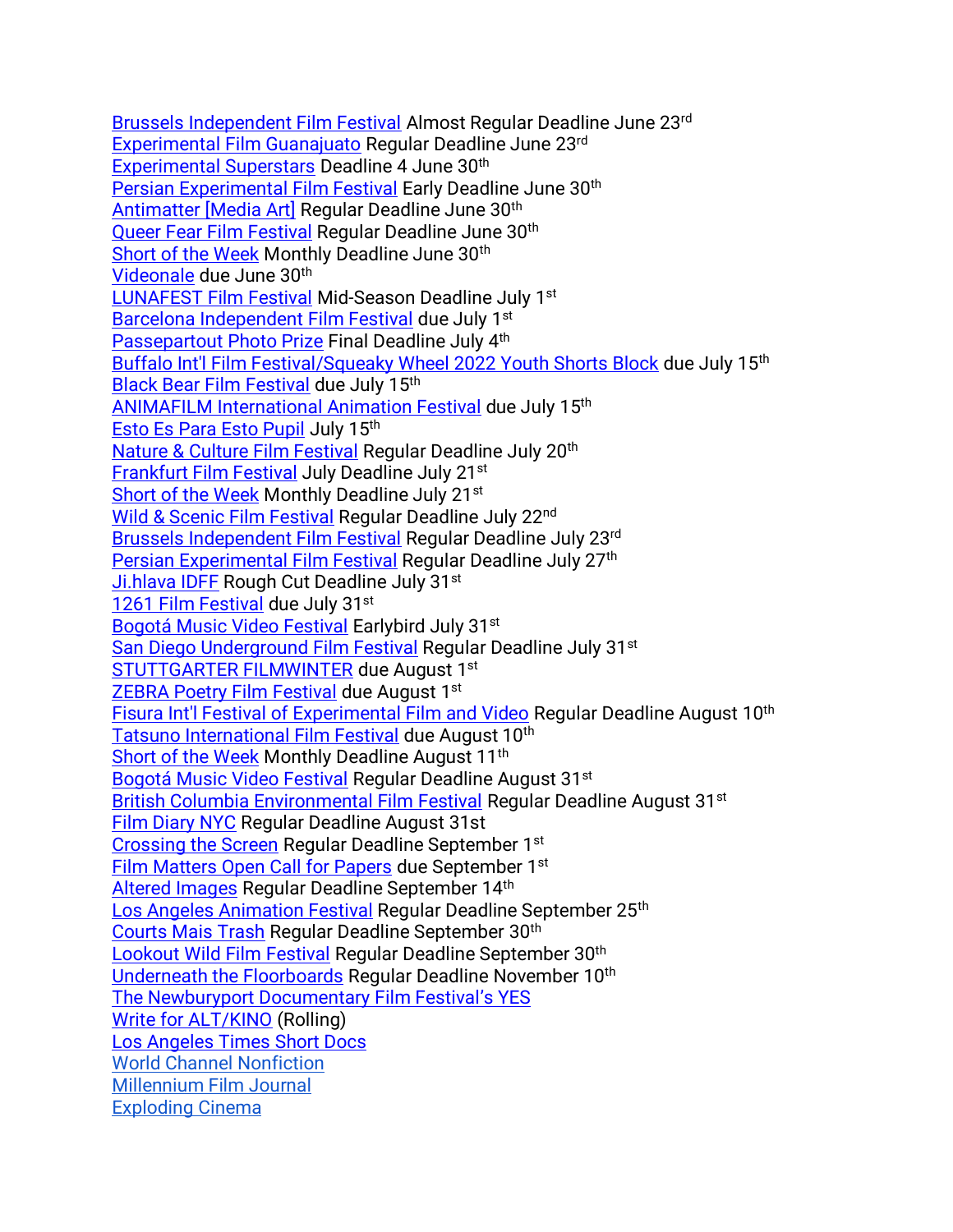[Glendale Storefront Art Program \(rolling\)](https://www.glendaleca.gov/government/departments/library-arts-culture/arts-culture-commission/storefront-art-program-artist-application) [Joker Joker TV](http://jokerjokertv.com/submit/?fbclid=IwAR2sJ1ia0y_CTjVkhRp940ItD3O-6ZxbpUdzjq40jT_XcyMJUWPIlJil53Y)

## **Open Residencies & Fellowships**

[Oak Spring Interdisciplinary Residency](https://www.osgf.org/residencies/interdisciplinary-residency) due May 26<sup>th</sup> [Cultural & Artistic Response to Environmental Change](https://princeclausfund.org/open-calls/open-call-mentorship-awards-with-goethe-institut-2022) due May 31st [Points International Artist Residency Programme](https://www.troyhouseart.org/open-call-2022?fbclid=IwAR1mHp8FeOj55F1VIeF2oDnSXoBdPed_FKT9nZJ74XHdLdxy0C6lAP98r94) due May 31<sup>st</sup> [AiR: Radar Sofia](https://docs.google.com/forms/d/e/1FAIpQLSf3qPaqHZHPb_gtNiqOkhXMEub-5HUeUZhfUF7nD1I5ZX8ouA/viewform?fbclid=IwAR11PCb9g-q0OXE8cqxjJiFZmeUIb-F_jzAnSQTPbdOiSz8xqd7BtKpQ9Eg) September/October Session due May 31<sup>st</sup> [Prairie Ronde Artist Residency](https://prairierondeartistresidency.slideroom.com/#/login/program/66067) due June 1st [Aamc Curatorial Mentorship Program](https://www.artcurators.org/page/Mentorship) due June 1st [The Alice Boner International Residency](https://www.goethe.de/ins/in/en/kul/art/aus/abr.html?fbclid=IwAR15k5OR8nJCSLKwM1D4GF6NLzt8TRx5kI7PvG8T6I55PZ1cc87gOi2qJW4) due June 1<sup>st</sup> [Mesa Refuge Residency](https://mesarefuge.org/residencies/application/) due June 1<sup>st</sup> [ART4T](https://www.associazionemeno.org/art4t-the-call-for-artists/) due June 3rd [Residencias Rhizomaticas Remix 2022 \(Seattle\)](https://docs.google.com/forms/d/e/1FAIpQLSdW0ytHbzN5Qp1rgIYfPTCI_r6iLD8ogABA1HpQXC1N97cwyg/viewform) due June 10<sup>th</sup> **[Firelight Documentary Lab](https://www.firelightmedia.tv/programs/documentary-lab) due June 13th** [Beyond Conservation: Artist in Residence](https://www.studioverdeair.com/applyperu) due July 1<sup>st</sup> [Light Work AiR](https://lightwork.slideroom.com/#/login/program/61227) due July 1st [ACE AIR](https://altacommunity.org/artist-in-residence) due June 15th [Pony Farm Residency](https://www.theponyfarm.com/open-call) due July 15th [Bemis Center AiR](https://bemis.slideroom.com/#/login) due August 1st [VCCA Fellow](https://www.vcca.com/apply/) due September 15th [Elephant Lab Digital Residency](https://elephant.art/lab/) [ArtVendome: Artist in Residence](https://www.vendomehotel.com/artvendome) [Adobe Creative Residency Community Fund](https://adobe.smapply.io/prog/adobe_creative_residency_community_fund_/) (Monthly) [Nes Artist Residency](https://docs.google.com/forms/d/e/1FAIpQLSfbokgQ5Jq5ZYa9y87lK9xq7n0yOJq8flXXNTNovTf2MRYg1w/viewform?formkey=dGM1OUN1R2xwYWl6eDgzZXJmU2YtVEE6MQ) The [Loisaida Center Emerging Artist Residency](https://docs.google.com/forms/d/e/1FAIpQLSdlETDquK-aDjonTcv-93WfUch04Bt0PLLYply6JxsmDzOfeA/viewform) [SomoS Berlin Virtual Artist Residency](https://www.somos-arts.org/somos-berlin-virtual-artist-residency/?fbclid=IwAR3hGjPBwOPyqSVfwDXjZx30jYu0cAD7YoPoXntyJXMapUVrRRHkIm9pbyQ) [Mentoring and Coaching for Creatives](https://www.artistmentor.co.uk/registration-and-booking/)